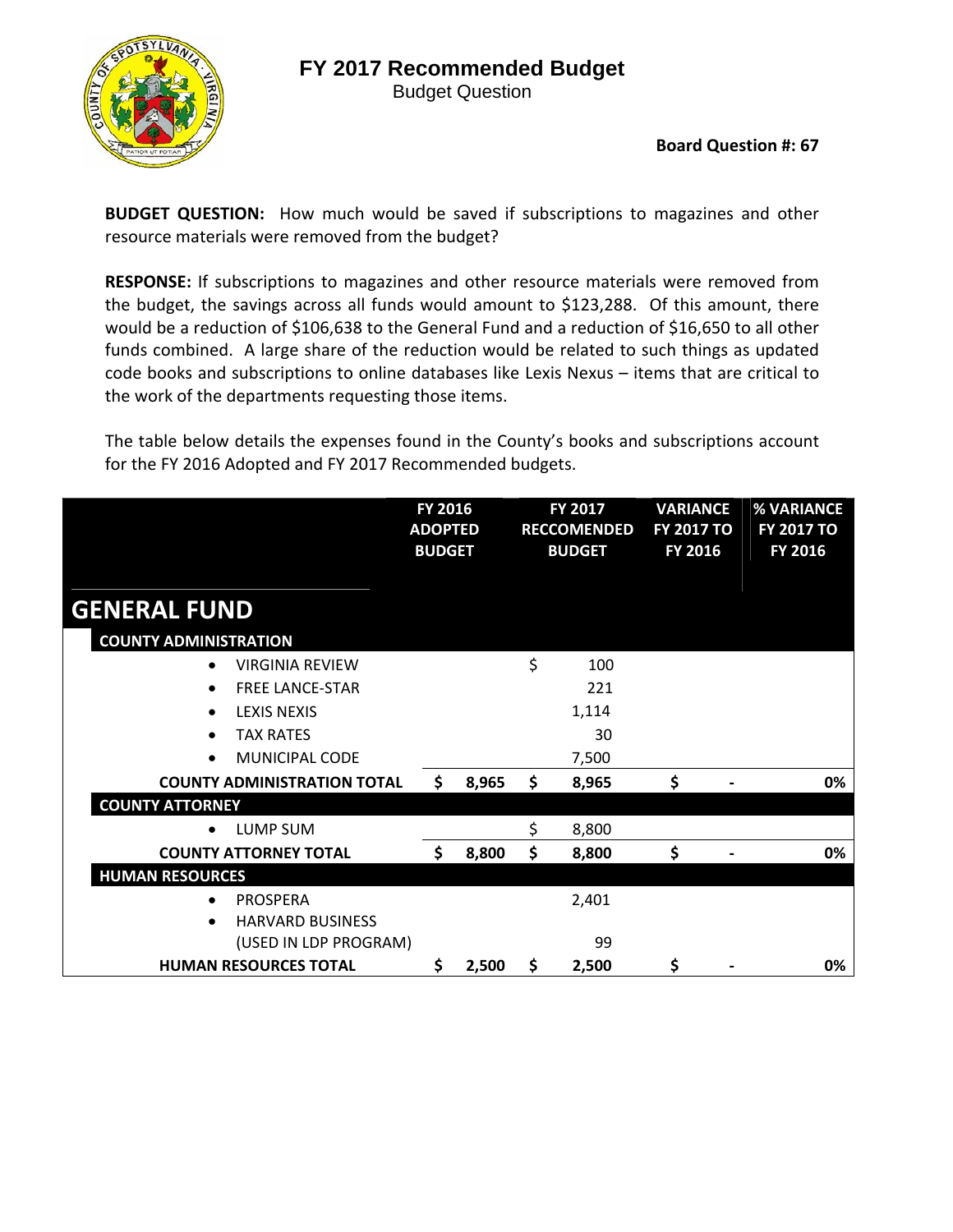|                                                                                                                                                                                                                                                                                                                                                                        | FY 2016<br><b>ADOPTED</b><br><b>BUDGET</b> |          | FY 2017<br><b>RECCOMENDED</b><br><b>BUDGET</b> | <b>VARIANCE</b><br><b>FY 2017 TO</b><br>FY 2016 |     | % VARIANCE<br><b>FY 2017 TO</b><br>FY 2016 |
|------------------------------------------------------------------------------------------------------------------------------------------------------------------------------------------------------------------------------------------------------------------------------------------------------------------------------------------------------------------------|--------------------------------------------|----------|------------------------------------------------|-------------------------------------------------|-----|--------------------------------------------|
| <b>COMMISSIONER OF REVENUE</b>                                                                                                                                                                                                                                                                                                                                         |                                            |          |                                                |                                                 |     |                                            |
| <b>NADA GUIDE ANNUAL</b><br>$\bullet$<br>SUBSCRIPTION - 150,000<br><b>LOOKUPS</b><br><b>NADA USED CAR GUIDE</b><br>٠<br><b>MARINE TIME BLUE BOOK</b><br>$\bullet$<br><b>LEXIS NEXIS</b><br>$\bullet$<br><b>BLACKBOOK (CARS OF</b><br>$\bullet$<br>PARTICULAR INTEREST)<br>VA INTERACTIVE LLC<br>$\bullet$<br>WINGATE - 2008 VA<br>$\bullet$<br><b>MANUFACTURE HOME</b> |                                            |          | \$<br>21,115<br>190<br>197<br>100<br>280<br>95 |                                                 |     |                                            |
| APPRAISAL                                                                                                                                                                                                                                                                                                                                                              |                                            |          | 50                                             |                                                 |     |                                            |
| <b>COMMISSIONER OF REVENUE TOTAL</b>                                                                                                                                                                                                                                                                                                                                   |                                            | \$21,412 | \$<br>22,027                                   | \$                                              | 615 | 3%                                         |
| <b>ASSESSMENT</b><br>MUNICIPAL CODE CORP<br>$\bullet$<br><b>UPDATES</b><br>APPRAISAL INSTITUTE<br>$\bullet$<br><b>JOURNAL</b>                                                                                                                                                                                                                                          |                                            |          | \$<br>110<br>48                                |                                                 |     |                                            |
| <b>MARSHALL &amp; SWIFT</b><br>$\bullet$<br><b>COMMERCIAL COMPUTER</b><br><b>SUBSCRIPTION</b><br><b>MARSHALL &amp; SWIFT</b><br>$\bullet$<br><b>RESIDENTIAL SERVICE &amp;</b><br><b>HANDBOOK (REQUIRED TO</b><br><b>SUPPORT RESIDENTIAL</b>                                                                                                                            |                                            |          | 628<br>214                                     |                                                 |     |                                            |
| VALUES)<br><b>ASSESSMENT TOTAL</b>                                                                                                                                                                                                                                                                                                                                     | \$                                         | 890      | \$<br>1,000                                    | \$                                              | 110 | 12%                                        |
| <b>FINANCE</b>                                                                                                                                                                                                                                                                                                                                                         |                                            |          |                                                |                                                 |     |                                            |
| <b>FEDERAL GRANTS</b><br>$\bullet$<br>MANAGEMENT<br><b>SUBSCRIPTION</b>                                                                                                                                                                                                                                                                                                |                                            |          | \$<br>550                                      |                                                 |     |                                            |
| <b>FINANCE TOTAL</b>                                                                                                                                                                                                                                                                                                                                                   | \$                                         |          | \$<br>550                                      | \$                                              | 550 |                                            |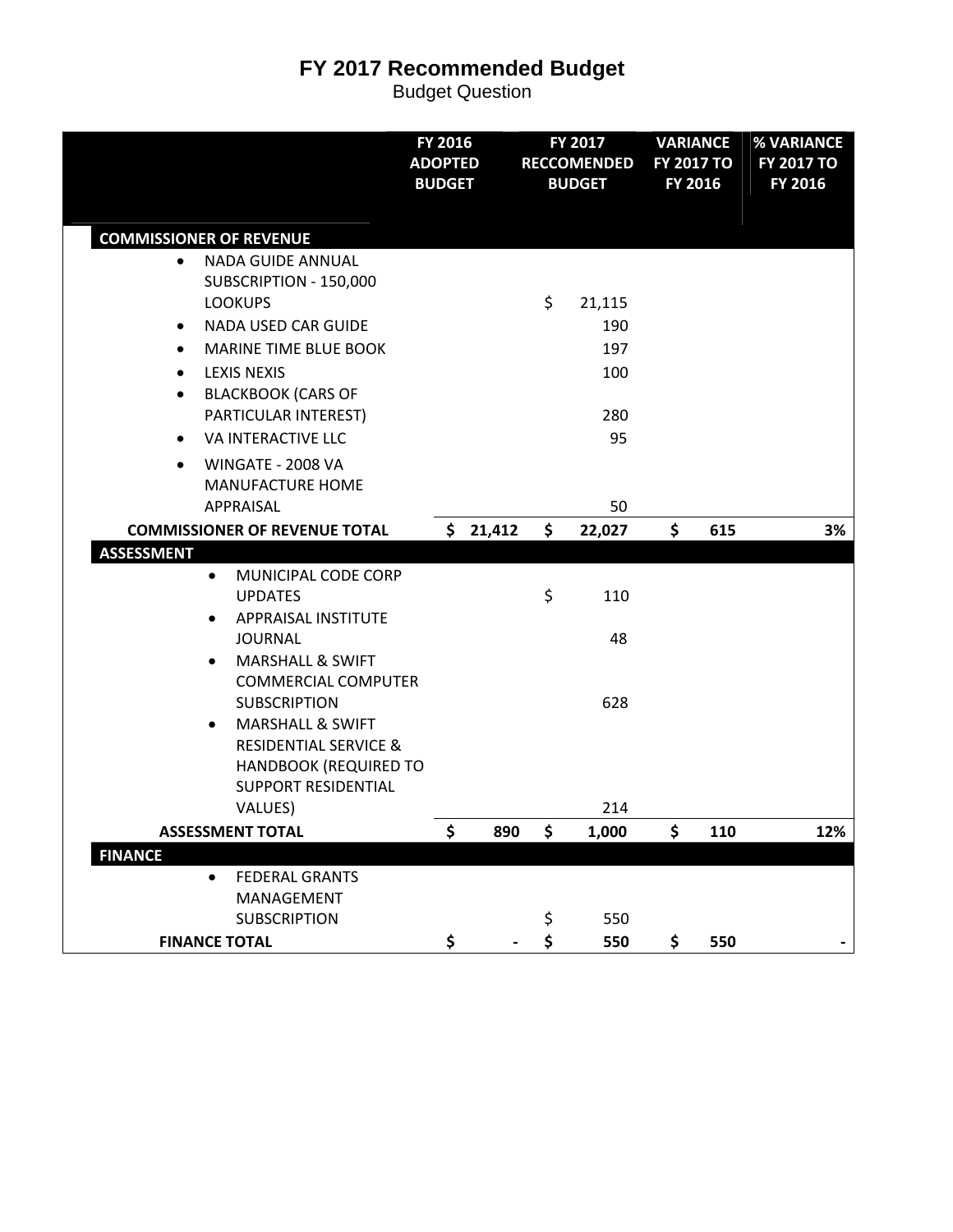|                                                                                                                   | FY 2016<br><b>ADOPTED</b><br><b>BUDGET</b> |        | FY 2017<br><b>RECCOMENDED</b><br><b>BUDGET</b> | <b>VARIANCE</b><br><b>FY 2017 TO</b><br>FY 2016 |      | % VARIANCE<br><b>FY 2017 TO</b><br>FY 2016 |
|-------------------------------------------------------------------------------------------------------------------|--------------------------------------------|--------|------------------------------------------------|-------------------------------------------------|------|--------------------------------------------|
| <b>INFORMATION SERVICES</b>                                                                                       |                                            |        |                                                |                                                 |      |                                            |
| SURVEYMONKEY.COM<br><b>INFOTECH RESEARCH</b><br><b>GROUP (ITA PREM &amp; PERS</b>                                 |                                            |        | \$<br>200                                      |                                                 |      |                                            |
| ADV)                                                                                                              |                                            |        | 5,975                                          |                                                 |      |                                            |
| <b>INFOTECH-MCLEAN</b><br><b>REPORT - ANALYST SEAT</b><br><b>MEDIA FUNNEL -</b><br><b>COORDINATE &amp; MANAGE</b> |                                            |        | 7,800                                          |                                                 |      |                                            |
| <b>SOCIAL MEDIA</b><br><b>VARIOUS GIS BOOKS</b><br>(PYTHON SCRIPTING,                                             |                                            |        | 250<br>526                                     |                                                 |      |                                            |
| ARCGIS, ETC)<br><b>BOOKS AS NEEDED</b>                                                                            |                                            |        | 711                                            |                                                 |      |                                            |
| <b>INFORMATION SERVICES TOTAL</b>                                                                                 | \$                                         | 15,512 | \$<br>15,462                                   | \$                                              | (50) | 0%                                         |
| <b>CIRCUIT COURT - #1</b>                                                                                         |                                            |        |                                                |                                                 |      |                                            |
| LUMP SUM                                                                                                          |                                            |        | \$<br>2,700                                    |                                                 |      |                                            |
| <b>CIRCUIT COURT - JUDGE ELLIS TOTAL</b>                                                                          | \$                                         | 2,700  | \$<br>2,700                                    | \$                                              |      | 0%                                         |
| <b>CIRCUIT COURT - #2</b>                                                                                         |                                            |        |                                                |                                                 |      |                                            |
| <b>LUMP SUM</b>                                                                                                   |                                            |        | \$<br>2,700                                    |                                                 |      |                                            |
| <b>CIRCUIT CRT. - JUDGE DENEKE TOTAL</b>                                                                          | \$                                         | 2,700  | \$<br>2,700                                    | \$                                              |      | 0%                                         |
| <b>GENERAL DISTRICT COURT</b>                                                                                     |                                            |        |                                                |                                                 |      |                                            |
| CODE SECTION LAW BOOK,<br>$\bullet$<br><b>JUDGES WEEKLY</b>                                                       |                                            |        | \$<br>2,000                                    |                                                 |      |                                            |
| <b>GENERAL DISTRICT COURT TOTAL</b>                                                                               | \$                                         | 2,000  | \$<br>2,000                                    | \$                                              |      | 0%                                         |
| <b>JUVENILE &amp; DOMESTIC COURT</b>                                                                              |                                            |        |                                                |                                                 |      |                                            |
| <b>CODE BOOKS</b>                                                                                                 |                                            |        | \$<br>4,000                                    |                                                 |      |                                            |
| <b>JUVENILE &amp; DOMESTIC COURT TOTAL</b>                                                                        | \$                                         | 4,000  | \$<br>4,000                                    | \$                                              |      | 0%                                         |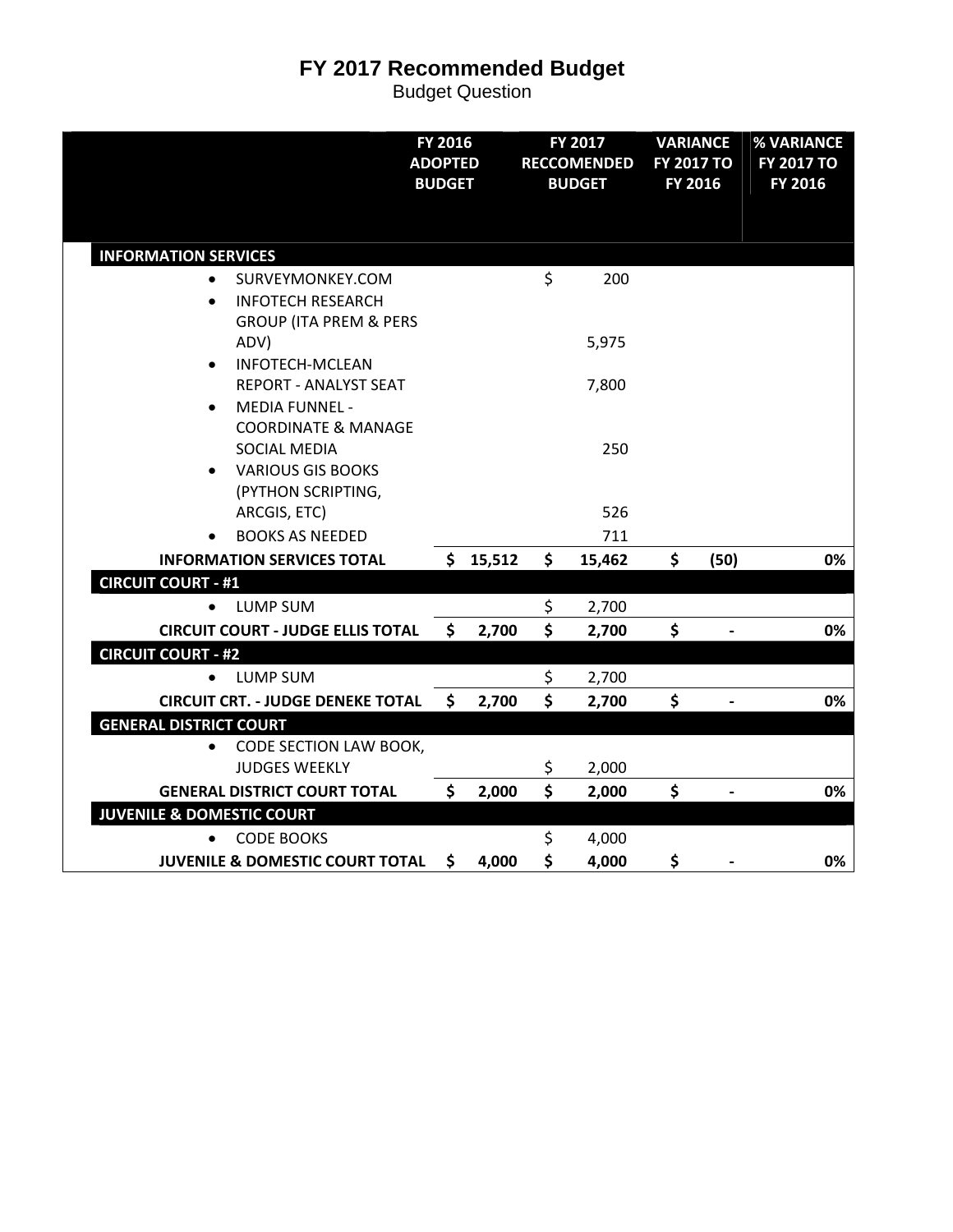|                                                                                                                                                                                                                                                                                                                          | FY 2016<br><b>ADOPTED</b><br><b>BUDGET</b> |          | FY 2017<br><b>RECCOMENDED</b><br><b>BUDGET</b> | <b>VARIANCE</b><br><b>FY 2017 TO</b><br>FY 2016 | % VARIANCE<br><b>FY 2017 TO</b><br>FY 2016 |
|--------------------------------------------------------------------------------------------------------------------------------------------------------------------------------------------------------------------------------------------------------------------------------------------------------------------------|--------------------------------------------|----------|------------------------------------------------|-------------------------------------------------|--------------------------------------------|
| <b>CLERK OF THE CIRCUIT COURT</b>                                                                                                                                                                                                                                                                                        |                                            |          |                                                |                                                 |                                            |
| <b>UPDATE TO CODE BOOKS</b><br>$\bullet$<br><b>USED IN COURTROOMS &amp;</b><br><b>OFFICE</b><br>POLK CITY DIRECTORY FOR<br>$\bullet$<br><b>USE BY JURY</b>                                                                                                                                                               |                                            |          | \$<br>750                                      |                                                 |                                            |
| <b>COORDINATOR</b><br><b>LEGAL DIRECTORY OF</b><br>$\bullet$<br><b>ATTORNEYS</b><br><b>FALSA DIRECTORY (ONE</b><br>$\bullet$                                                                                                                                                                                             |                                            |          | 300<br>50                                      |                                                 |                                            |
| FOR EACH EMPLOYEE)                                                                                                                                                                                                                                                                                                       |                                            |          | 300                                            |                                                 |                                            |
| <b>CLERK OF THE CIRCUIT COURT TOTAL</b><br><b>COMMONWEALTH'S ATTORNEY</b>                                                                                                                                                                                                                                                | \$                                         | 1,400    | \$<br>1,400                                    | \$                                              | 0%                                         |
| LEXIS NEXIS - VIRGINIA<br>$\bullet$<br>CODE, CODE<br>SUPPLEMENTS, INDEXES,<br>SHEPARDS, CITATIONS,<br><b>GERONIMO CASEFINDER</b>                                                                                                                                                                                         |                                            |          | \$<br>19,500                                   |                                                 |                                            |
| <b>COMMONWEALTH'S ATTRNY. TOTAL</b>                                                                                                                                                                                                                                                                                      |                                            | \$19,500 | \$<br>19,500                                   | \$                                              | 0%                                         |
| <b>COMMUNICATIONS</b><br>REPLACEMENT OF<br>$\bullet$<br><b>REQUIRED EMD FLIP</b><br>CARDS, DISPATCH<br><b>MONTHLY ANNUAL</b><br>SUBSCRIPTION, 911<br>MAGAZINE, NATIONAL<br>LAW ENFORCEMENT<br>DIRECTORY, ADC MAPS,<br><b>HAINES CRISS CROSS</b><br>DIRECTORY, 911 TRAINER<br>FERENCE MATERIAL,<br><b>REFERENCE BOOKS</b> |                                            |          | \$<br>500                                      |                                                 |                                            |
| <b>COMMUNICATIONS TOTAL</b>                                                                                                                                                                                                                                                                                              | \$                                         | 500      | \$<br>500                                      | \$                                              | 0%                                         |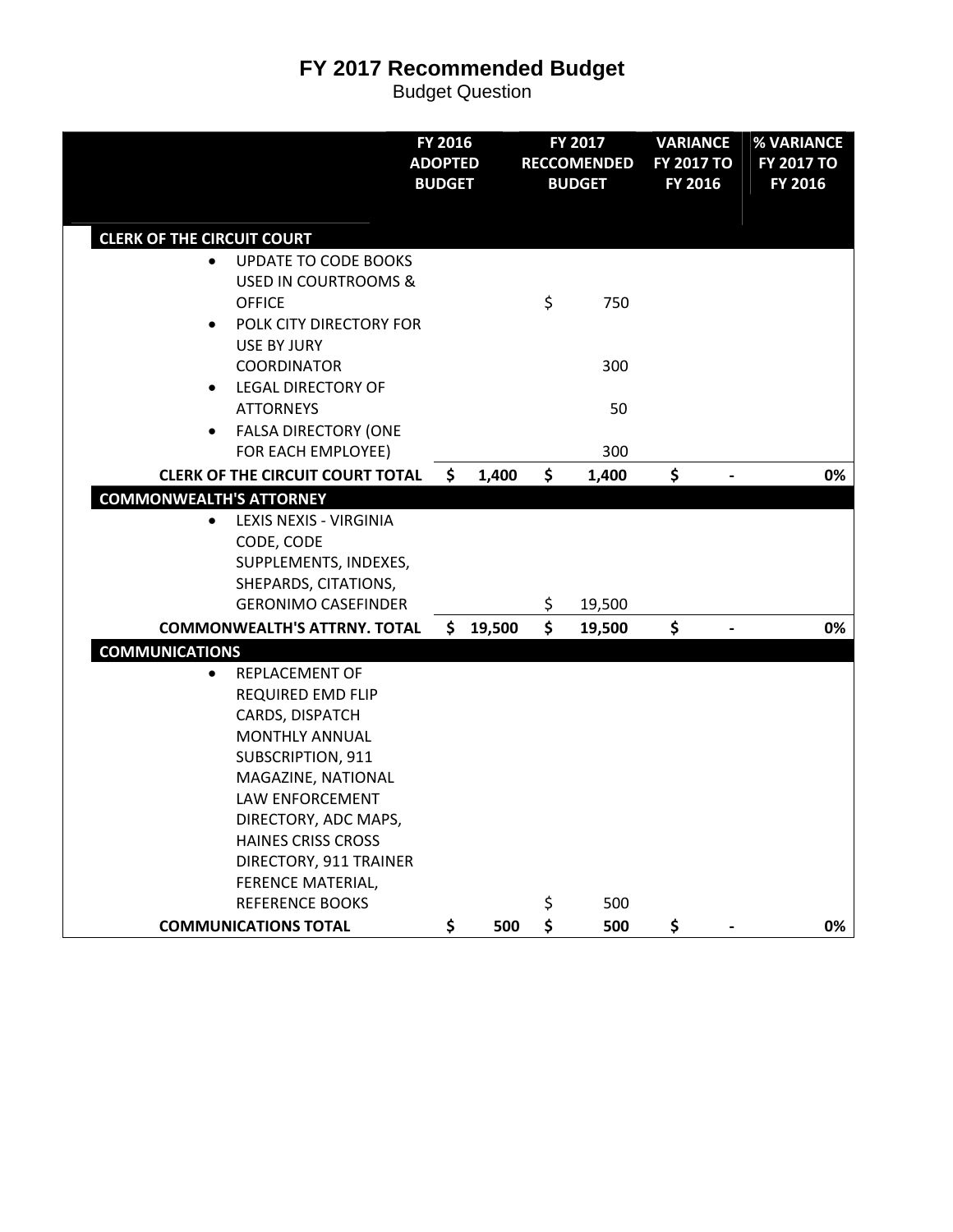|                                                                                                                                                                                                                                                                                                                                                                                                                                                                  | FY 2016<br><b>ADOPTED</b><br><b>BUDGET</b> |       |          | FY 2017<br><b>RECCOMENDED</b><br><b>BUDGET</b> | <b>VARIANCE</b><br><b>FY 2017 TO</b><br>FY 2016 | % VARIANCE<br><b>FY 2017 TO</b><br>FY 2016 |
|------------------------------------------------------------------------------------------------------------------------------------------------------------------------------------------------------------------------------------------------------------------------------------------------------------------------------------------------------------------------------------------------------------------------------------------------------------------|--------------------------------------------|-------|----------|------------------------------------------------|-------------------------------------------------|--------------------------------------------|
| <b>SHERIFF</b><br>LEXIS NEXIS SUBSCRIPTION<br>٠<br>- CODE BOOKS<br>TLO - WEB ACCESS<br>$\bullet$<br>PROGRAM CLEARING                                                                                                                                                                                                                                                                                                                                             |                                            |       | \$       | 1,800                                          |                                                 |                                            |
| <b>HOUSE</b><br><b>K9 TRAINING BOOKS</b><br>٠<br><b>LEADS ONLINE -</b><br>$\bullet$<br>NATIONWIDE DATABASE                                                                                                                                                                                                                                                                                                                                                       |                                            |       |          | 1,500<br>650                                   |                                                 |                                            |
| <b>FOR PAWN SHOPS</b><br><b>UNDEFINED 3%</b><br>٠<br><b>REDUCTION (ENFORCED</b><br>FY 2016 AND FORWARD)                                                                                                                                                                                                                                                                                                                                                          |                                            |       |          | 7,618<br>(2,500)                               |                                                 |                                            |
| <b>SHERIFF TOTAL</b>                                                                                                                                                                                                                                                                                                                                                                                                                                             | \$                                         | 9,068 | \$       | 9,068                                          | \$                                              | 0%                                         |
| FIRE, RESCUE & EMERGENCY SERVICES<br>FIRE CHIEF MAGAZINE<br>٠<br><b>FIRE ENGINEERING</b><br>$\bullet$<br><b>FIRE HOUSE</b><br>$\bullet$<br>JOURNAL OF EMERGENCY<br>$\bullet$<br><b>MEDICINE</b><br><b>EMERGENCY</b><br>٠<br><b>EMERGENCY MEDICAL</b><br>$\bullet$<br><b>SERVICES</b><br><b>UPDATED CODEBOOKS</b><br>$\bullet$<br>(EXAMPLES INCLUDE:<br>BOCA, NFPA, OSHA, CFR,<br>NIOSH, IBC, NEC, AND<br>NMC) AND<br>MISCELLANEOUS<br><b>REFERENCE MATERIALS</b> |                                            |       | \$       | 54<br>29<br>50<br>30<br>24<br>25<br>1,100      |                                                 |                                            |
| FIRE, RESCUE & EMER. SVCS. TOTAL                                                                                                                                                                                                                                                                                                                                                                                                                                 | \$                                         | 1,312 | \$       | 1,312                                          | \$                                              | 0%                                         |
| <b>FACILITIES MANAGEMENT</b>                                                                                                                                                                                                                                                                                                                                                                                                                                     |                                            |       |          |                                                |                                                 |                                            |
| <b>LUMP SUM</b><br>$\bullet$<br><b>FACILITIES MANAGEMENT TOTAL</b>                                                                                                                                                                                                                                                                                                                                                                                               | \$                                         | 950   | \$<br>\$ | 950<br>950                                     | \$                                              | 0%                                         |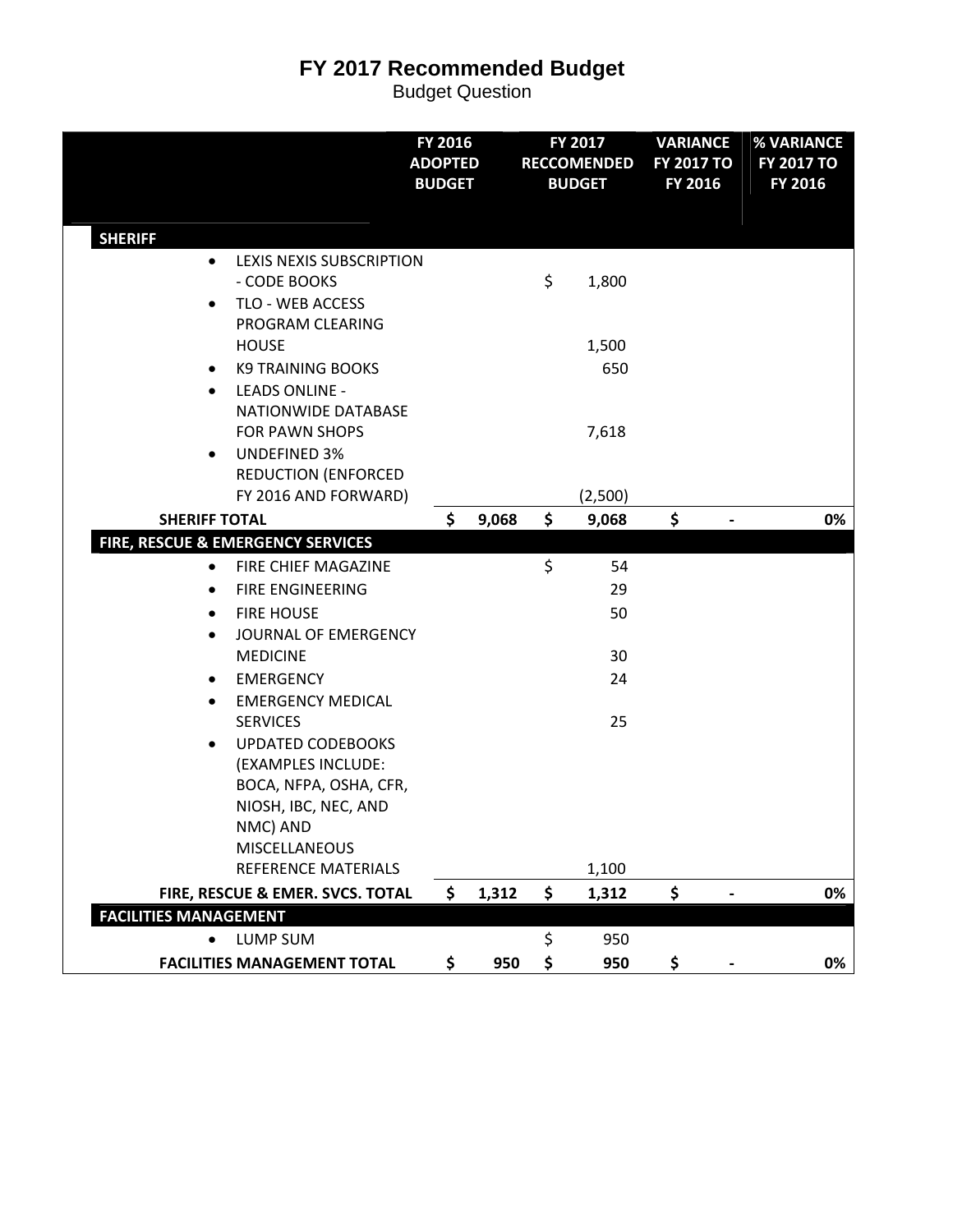|                                                                                                                                                                                                                                   | FY 2016<br><b>ADOPTED</b><br><b>BUDGET</b> |           | FY 2017<br><b>RECCOMENDED</b><br><b>BUDGET</b> | <b>VARIANCE</b><br><b>FY 2017 TO</b><br>FY 2016 | % VARIANCE<br><b>FY 2017 TO</b><br><b>FY 2016</b> |           |
|-----------------------------------------------------------------------------------------------------------------------------------------------------------------------------------------------------------------------------------|--------------------------------------------|-----------|------------------------------------------------|-------------------------------------------------|---------------------------------------------------|-----------|
| <b>SOCIAL SERVICES</b>                                                                                                                                                                                                            |                                            |           |                                                |                                                 |                                                   |           |
| VA SOCIAL SERVICE LAWS -<br>$\bullet$<br>7 STATUTES; NATIONAL<br><b>DIRECTORY CHILDREN</b><br>YOUTH AND FAMILY;<br><b>NADA FUIDELINES;</b><br><b>NATIONAL ZIP CODE</b><br>DIRECTORY; PHYSICIAN'S<br><b>DESK REFERENCES; OTHER</b> |                                            |           |                                                |                                                 |                                                   |           |
| <b>MISCELLANEOUS</b><br><b>BOOKS/PUBLICATIONS</b>                                                                                                                                                                                 |                                            |           | \$<br>1,500                                    |                                                 |                                                   |           |
| <b>SOCIAL SERVICES TOTAL</b>                                                                                                                                                                                                      | \$                                         | 1,500     | \$<br>1,500                                    | \$                                              |                                                   | 0%        |
| <b>PARKS AND RECREATION</b><br><b>TRAINING MATERIAL FOR</b><br>$\bullet$<br><b>COACHES</b>                                                                                                                                        |                                            |           | \$<br>200                                      |                                                 |                                                   |           |
| PARKS AND RECREATION TOTAL                                                                                                                                                                                                        |                                            | 200       | \$<br>200                                      | \$                                              |                                                   | 0%        |
| <b>PLANNING</b>                                                                                                                                                                                                                   |                                            |           |                                                |                                                 |                                                   |           |
| <b>SUBSCRIPTION TO LEXIS</b><br>$\bullet$<br><b>NEXIS CODE UPDATES</b><br>(SHARED WITH ZONING<br>DEPT.)<br><b>FREE LANCE-STAR -</b><br>$\bullet$<br><b>ANNUAL SUBSCRIPTION</b>                                                    |                                            |           | \$<br>300<br>204                               |                                                 |                                                   |           |
| <b>PLANNING TOTAL</b>                                                                                                                                                                                                             |                                            | 504       | \$<br>504                                      | \$                                              | $\qquad \qquad \blacksquare$                      | 0%        |
| <b>ECONOMIC DEVELOPMENT</b><br>REFERENCE MATERIALS<br>$\bullet$<br><b>RELATING TO EDUCATION</b><br>AND TOURISM                                                                                                                    |                                            |           | \$<br>500                                      |                                                 |                                                   |           |
| <b>ECONOMIC DEVELOPMENT TOTAL</b>                                                                                                                                                                                                 |                                            | 500       | \$<br>500                                      | \$                                              |                                                   | 0%        |
| <b>VISITOR'S CENTER</b><br><b>LUMP SUM</b>                                                                                                                                                                                        |                                            |           | \$<br>500                                      |                                                 |                                                   |           |
| <b>VISITOR'S CENTER TOTAL</b>                                                                                                                                                                                                     |                                            | 500       | \$<br>500                                      | \$                                              |                                                   | 0%        |
| <b>GENERAL FUND TOTAL</b>                                                                                                                                                                                                         |                                            | \$105,413 | \$<br>106,638                                  | \$1,225                                         |                                                   | <b>1%</b> |